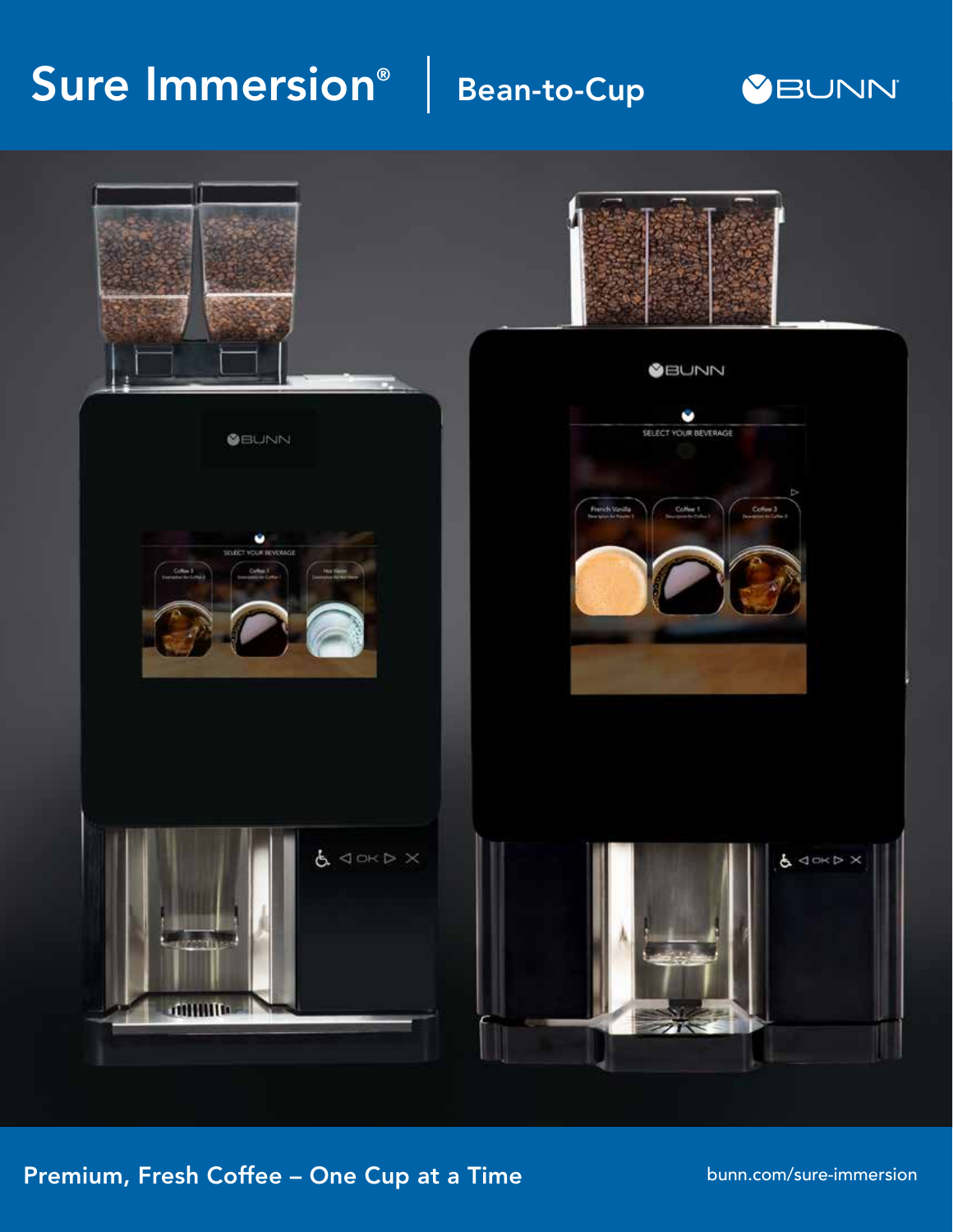

#### Intuitive Touchscreen for the Consumer and Operator

The large, full-color touchscreens feature vibrant, eye-catching graphics along with prompts to quickly and easily guide the consumer through the self-service process.

The touchscreens also display instructions to assist the operator with daily cleaning and weekly maintenance using Picture Prompted Cleaning™, picture-prompted calibrations and on-screen diagnostic tutorials.

VirtualTOUCH™ optional beverage dispensing technology using a QR code and your smart device. (BUNNlink hardware and annual subscription required. Contact your BUNN sales rep for more information.)

Helpful information viewable on the touchscreen:

- self-service picture menu
- proper cleaning techniques
- custom images and videos by USB upload
- calibration adjustments
- status alerts when normal operation is affected
- beverage consumption statistics





Self-Service Picture Menu Full Screen Video Capabilities VirtualTOUCH™



| Vatuum Pump<br>& I Hay Voted   | OFF<br>cч     | Greater                                     | OFF.                     |
|--------------------------------|---------------|---------------------------------------------|--------------------------|
| Value<br><b>Pump</b>           | $-$ 0/7       | Left Coffee<br>Hopper Trans                 | <b>Filter Primaries</b>  |
| J Way<br><b>Volve.</b>         | OFF           | Left Collee<br><b>Piopper Lane</b>          | <b>King</b>              |
| Genevin Bar<br>Switch          | cuosso        | <b>Center College</b><br>Hope Suite         | <b>ALL LON</b>           |
| <b>Victorial Service</b>       | <b>RCC</b>    | Carter Coffee<br><b>Hopper Land</b>         | $+4$                     |
| Air Pamp                       | ore           | <b>Right Coffee</b><br><b>Hopper Status</b> | <b>State Corporation</b> |
| Door Switch                    | <b>CLOSED</b> | Right College<br><b>Hupper Lived</b>        | ٠                        |
| Grounds Bin<br><b>Starting</b> | WSTALLED      |                                             |                          |

| <b><i><u>National</u></i></b><br>LESSER.      |                                    |
|-----------------------------------------------|------------------------------------|
| bow dwell.                                    | Library Co.                        |
| <b>Ford and</b><br>Top Drive Hope             | $-0.634$                           |
| <b>Collective Stage</b><br>s.                 | 10044                              |
| Madrise<br>Rujin Posicie (Neght)              | $-3.1$ ks                          |
| Class College";<br><b>Service</b>             | 18                                 |
| Gase Guiden Diver                             | $\mathbf{r}$                       |
| <b>Broad Goods</b>                            | 18<br>u                            |
| Experimental control                          | THE CONTRACTOR                     |
| Exposit Co., Davisal                          | - We down 10 August 10 Instruments |
| <b>Contract Contract Contract</b><br>Michael. |                                    |
| Tolerand Trees                                | 17120 2120-449                     |
| Text Europe                                   | (1, 1, 1, 1, 1)<br>-               |
| From Toral                                    | Listen to be aw-                   |
| <b>Road Contact</b>                           | ٠<br>-                             |
| <b>District Service</b>                       | $-7799$                            |
| <b>Business Trees</b>                         |                                    |
| <u> Talian a</u>                              |                                    |
| MACK POWER COLLET                             |                                    |
| 1000                                          | <b>Honor</b>                       |



On-Screen Diagnostics **Machine Statistics** Picture Prompted Calibrations

*\*Examples above are shown on Model 312 17" touchscreen*

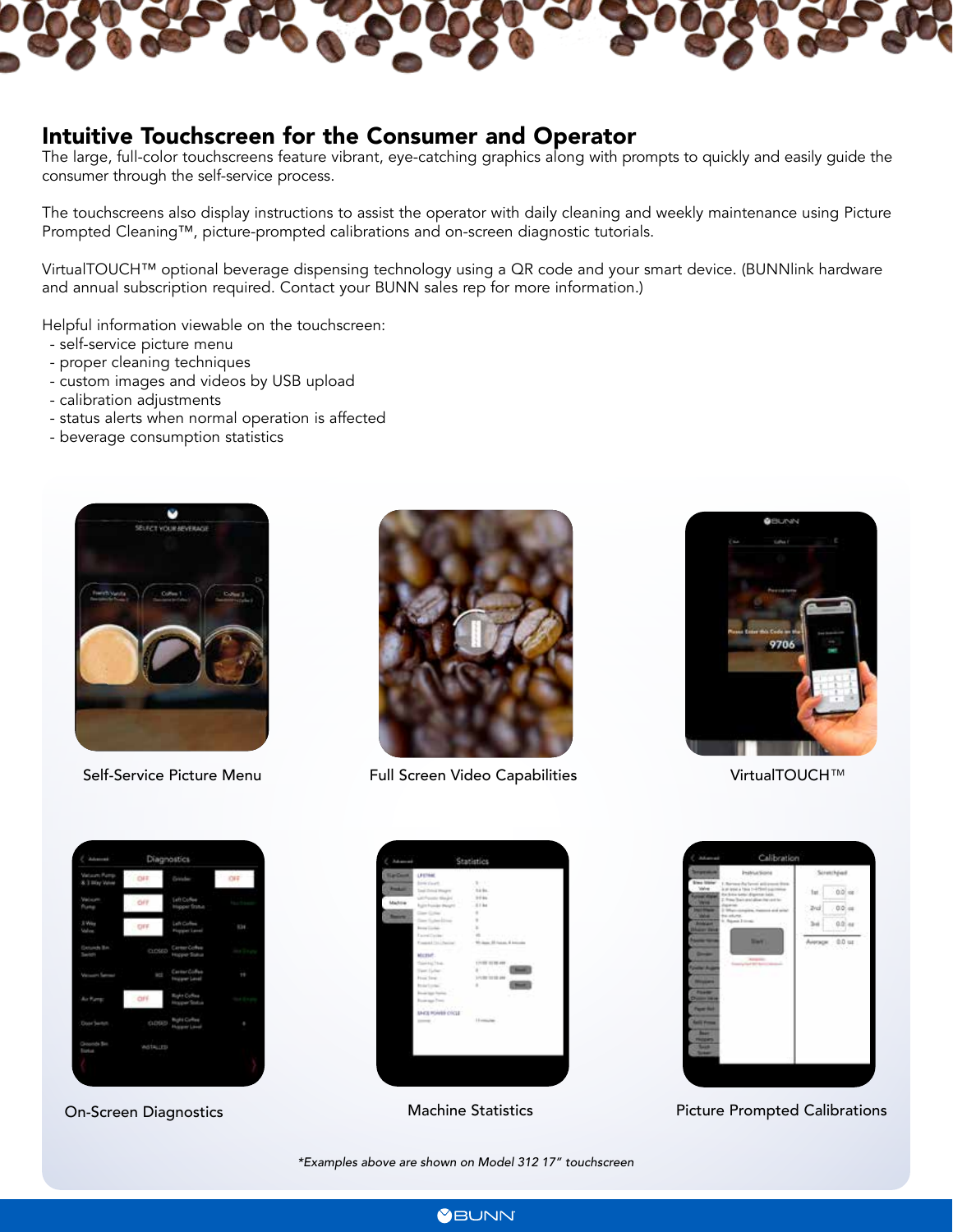# A PATH TO GREAT COFFEE

Whole beans are prominently displayed, denoting the freshness of each brew. The hoppers are designed with the perfect angle to ensure a consistent flow of beans. High quality burrs provide a uniform grind distribution and electronic dosing assures the constancy of the brew recipe.

#### AIR INFUSION®

The BUNN Air Infusion process accelerates extraction and the dialing in of brewing recipes. Precise control over the time and intensity of the turbulence ensures each cup is consistently prepared to your desired flavor profile. The Air Infusion process allows for increasing or decreasing body and for the unlocking and enhancement of subtle flavor characteristics.

#### **EXTRACTION**

**1 GRIND** Whole beans are **2** AIR INFUSION<sup>®</sup> **3** EXTRACTION **4** The extraction process **4** The extraction process is a hybrid of filter drip and immersion brewing that mimics other single cup processes. On one hand it is similar to flat bottom, paper filter brewing, and on the other hand it mimics vacuum/ siphon infusion. This hybrid brewing combines the best of these two processes, ensuring each cup of Sure Immersion coffee gives off the exact aroma and flavor you desire.

### TASTE

The Sure Immersion brewer gives you the precision to dial in coffees to meet the tastes of a wide variety of customers. The attention to detail during the infusion process is what sets Sure Immersion apart from other bean-to-cup systems.

Sure Immersion delivers better taste and quality while remaining consistent throughout the day.

The Best Result in the Cup™ is right at your fingertips.







## Common Features

- Dispense fresh coffee in 5 portion sizes, programmable from 6-24oz cup and 64oz carafe
- 5.75" to 8.25" cup clearance
- Allows up to 30 grams of coffee per dose
- Puck bin holds 40 pucks
- ADA compatible
- Beverage selections include iced and hot options
- Spent paper take-up roller
- Optional thru-counter waste chute
- Optional BUNNlink®
- Optional cashless reader

## Model Specific Features Model 220 Model 312

- Two 3lb capacity hoppers
- 10" Touchscreen
- Each coffee has its own grinder for greater customization
- Available with Barcode Printer Compatible DB9 serial port which enables the attachment of a barcode printer for market applications

## • Two 3lb and one 2lb

- capacity bean hoppers
- 17" Touchscreen
- Two internal 5 lb powder hoppers
- Available with Barcode Printer Compatible DB9 serial port which enables the attachment of a barcode printer for market applications